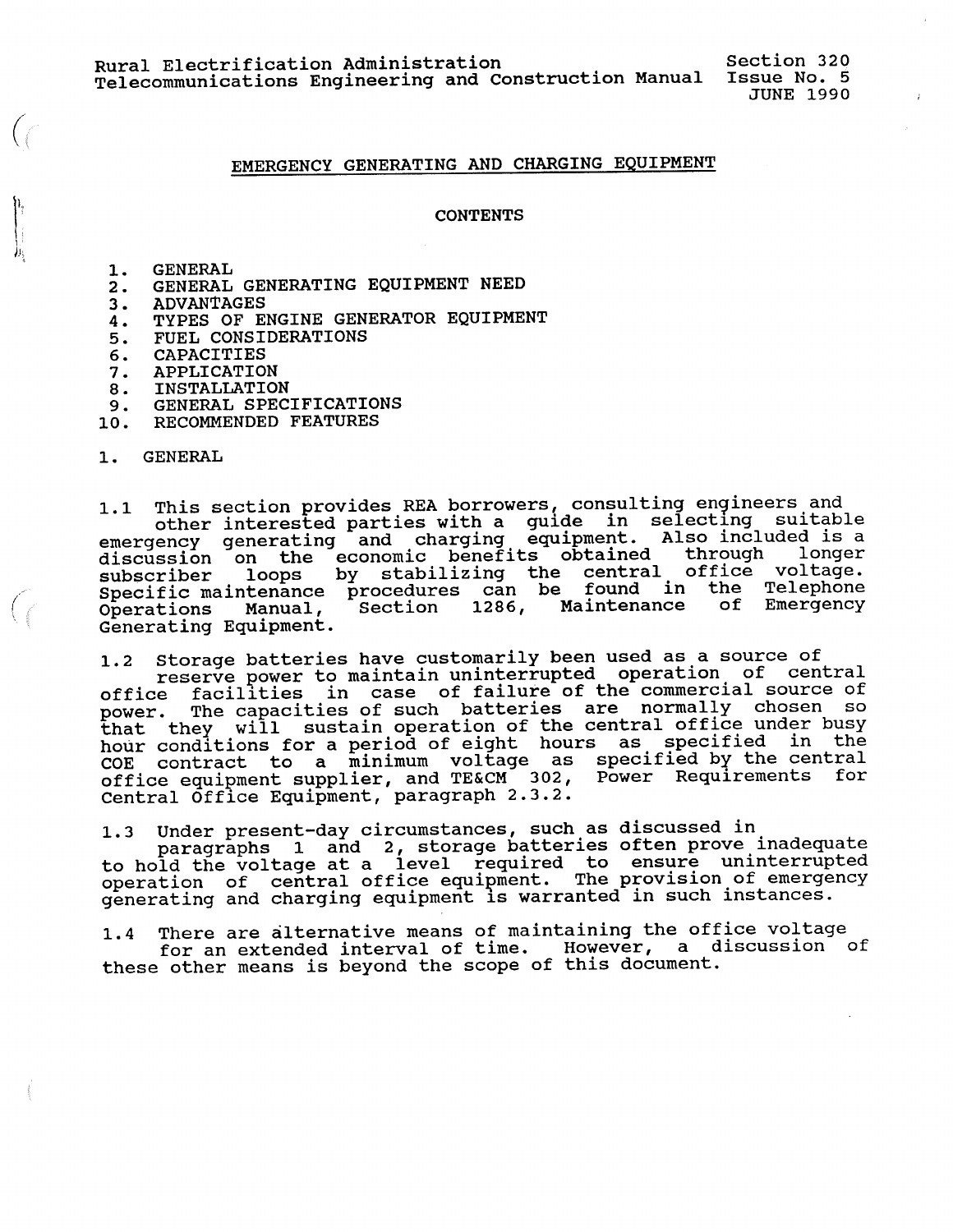#### 2. GENERAL GENERATING EQUIPMENT NEED

2.1 With the prevalence of power outages, the possibility of<br>prolonged power failures is always present. prolonged power failures is always present. Careful consideration of standby equipment with automatic transfer is essential to ensure dependable telephone service.

 $\big($ 

I.

2.2 Where the commercial ac power supply is not extremely reliable, some method of stabilizing the office voltage must be used. The use of emergency generating equipment with automatic transfer is one method of maintaining a fixed office voltage.

2.3 As an added assurance of service continuity a minimum of

two (2) chargers are required in Item 15.3.8, Part I, of REA Form 522, REA General Specification For Digital, Stored Program Controlled Central Office Equipment, in one of the two following configurations:

- a) Two chargers either capable of carrying the full office load, or
- b) Three chargers each capable of carrying one-half of the office load.

The chargers should be connected on a load sharing basis so that should one fail, the other charger(s) will carry the office load. The remaining charger should be capable of recharging the batteries during periods of light loads.

2.4 A standby ac generator may also be provided to stabilize the voltage level to permit extended loop limits. Most digital, stored program control systems will not provide 1900 ohm operation except under float voltage conditions (51 to 52 volts).

#### 3. **ADVANTAGES**

3.1 An extension of subscriber loop limits is possible with most types of central office equipment accepted by REA by maintaining the office voltage at 51 to 52 volts. With a constant office voltage of 51 to 52 volts the maximum subscriber loop, in most cases, is 1900 ohms including the telephone set.

3.2 In some circumstances there may be an economic advantage with stabilized voltage, where longer subscriber loops are involved, in permitting more extensive use of finer gauge cables and eliminating the need of range extension devices. Discussion of loop limitations is referenced in REA Bulletin 345-165, Form 522, Part I, Item 2.6 Loop Extension.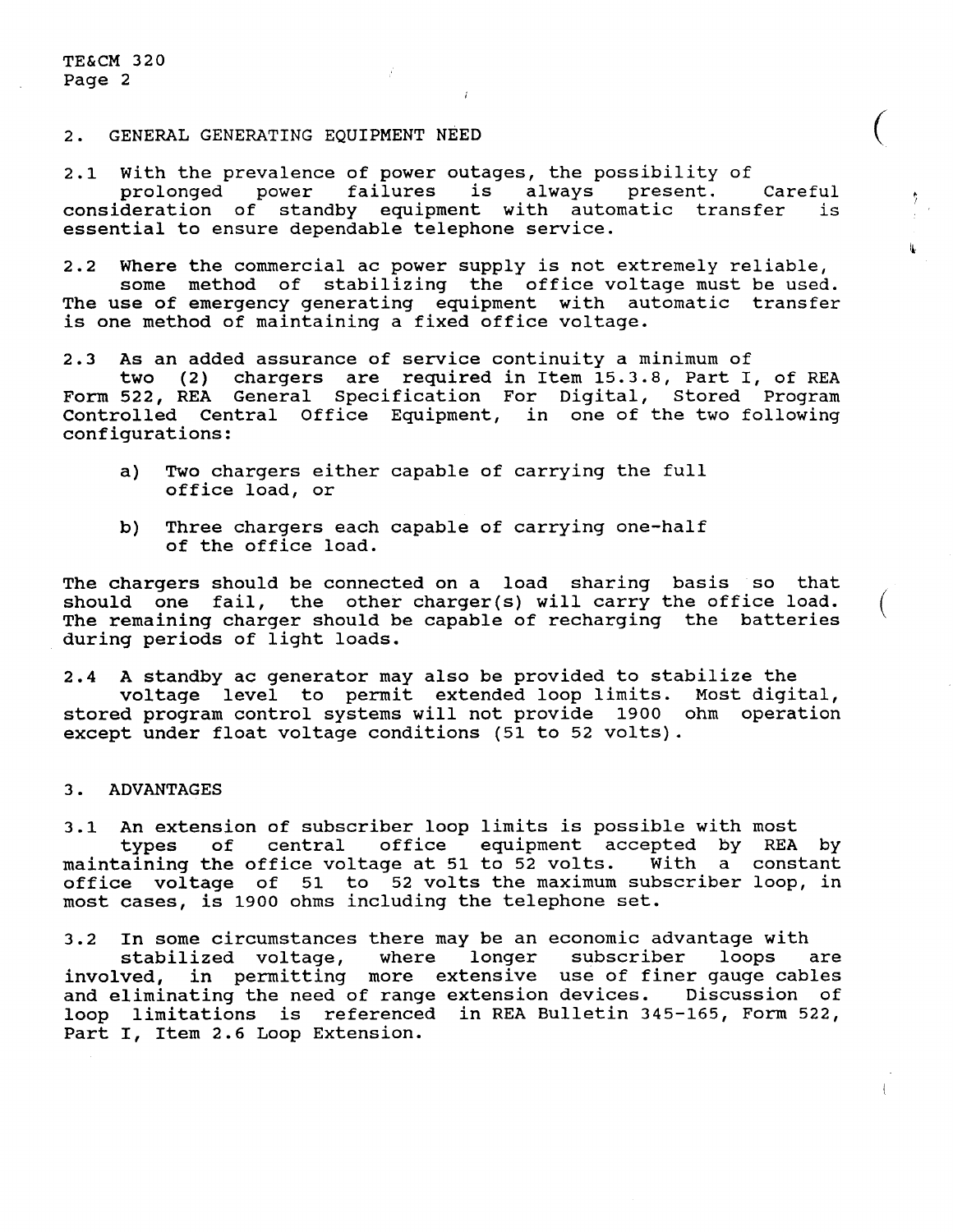3.3 An added economy that can be realized with a standby power generator, is a reduction in the busy hour battery reserve. Where an eight-hour reserve would normally be specified without a standby generator, a three-hour reserve is adequate when a fixed standby power plant is provided. As an example, where the busy hour current drain is calculated at 100 amperes and an eight-hour battery reserve is required without a standby power plant, the battery reserve is required to 960 ampere-hours for a finalisation of the end of the end of the state of the s eight-hour baccer, reserve manneell. With a standby power plant and a voltage of 1.88 volts per cell. With a standby power plant and a three-hour reserve, a 520 ampere-hour battery would be adequate. In both cases the next larger standard size battery should be selected.

3.4 During any type of emergency, including those which fall under<br>civil defense, it is essential to maintain telephone service<br>over as wide an area as possible. An auxiliary power plant would<br>le entirely add assurance that telephone service would not be disrupted and in addition, might be used to provide needed power to a community emergency aid station in the event of a general commercial power failure.

# 4. TYPES OF ENGINE GENERATOR EQUIPMENT

4.1 Engine generators are manufactured in both ac and dc models.<br>The recommended models are the ac type with 120/240 volt, 60<br>hertz, single or three phase output.

4.2 Gasoline, LP gas, natural gas, or diesel engine-driven<br>alternating current generators are available and may be of<br>the air-cooled or water-cooled variety. A detailed description of these various types is given in Section 5.

4.3 The machine selected for a particular application must have<br>electrical output characteristics the same as those of the<br>primary source of power. Machines with outputs from 500 to 3,500<br>watts are normally designed for 12 watts are normally designed for 120 volt, 60 hertz, single-phase<br>operation. Generators with outputs of 3,500 watts or more are nation. Generators with outputs of 3,500 watts or more are designed for 120/240 volt, 60 hertz, single-phase or three-pha operation.

#### 5. FUEL CONSIDERATIONS

 $\sqrt{2}$ 

; '

*(* 

5.1 Since the type of fuel used for emergency engine-driven generating plants is an extremely important consideration, it should be realized that each type has characteristics advantageous to one application, but disadvantageous to another. The major<br>influencing factors for fuel selection are: (a) availability; influencing factors for fuel selection are: (b) initial cost; (c) maintenance costs; (d) local fuel storage regulations; and (e) performance requirements.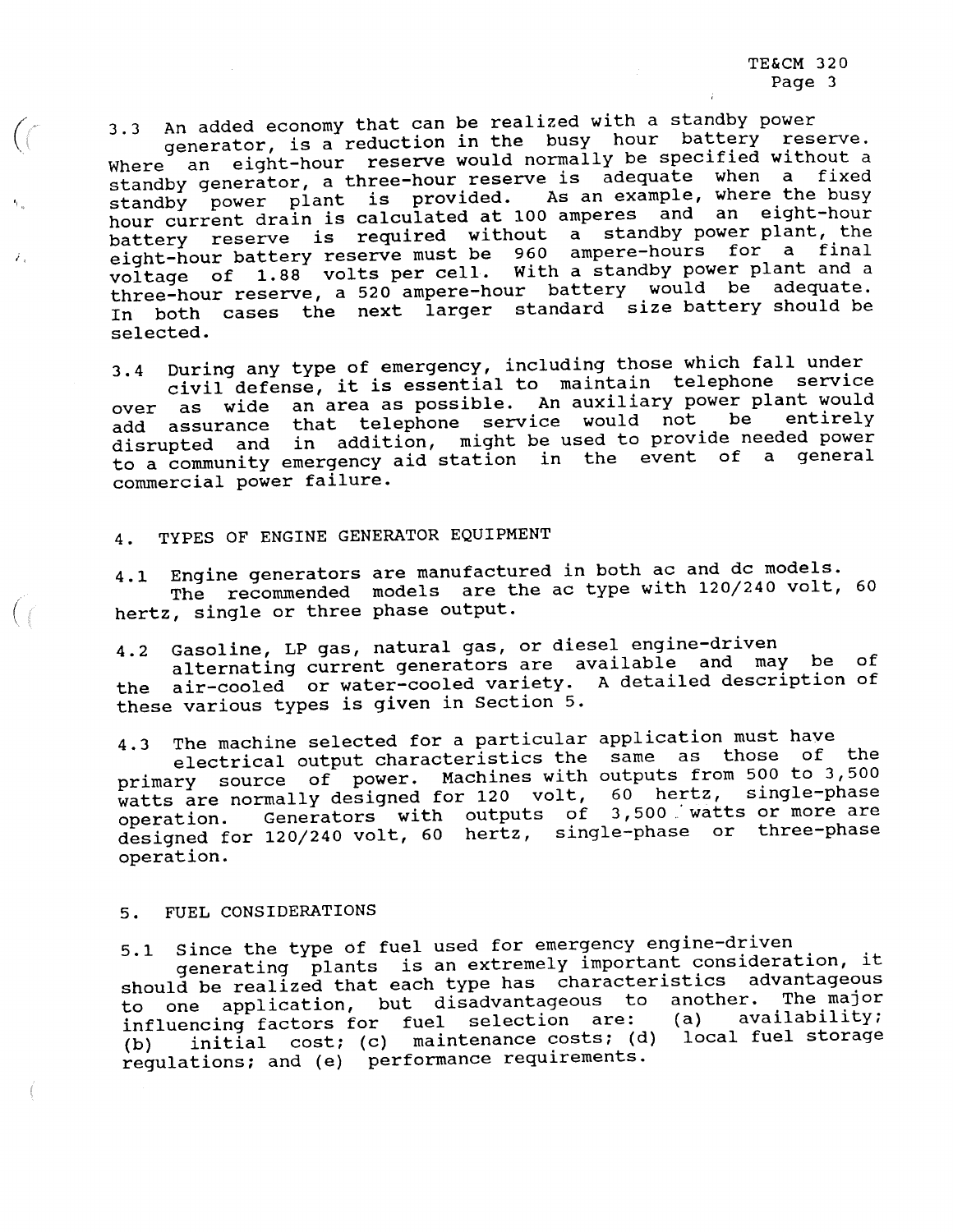5.2 Gasoline plants have a lower initial cost than diesel types.<br>Gasoline plants start quickly and dependably over a wide<br>range of temperatures and deliver full rated power. The major disadvantage of gasoline plants is the difficulty in storing the fuel over extended periods of time. This being the case, special precautions must be taken and minimal quantities kept on hand.

5.2.1 Where recommended by the manufacturer of the engine generator, unleaded gasoline should be used. For generator sets which operate at constant speeds, lead deposits in the combustion chamber are difficult to "blow out" through the<br>exhaust ports unlike engines operating at variable speeds. Using exhaust ports unlike engines operating at variable speeds. unleaded gasoline helps reduce problems such as: cylinder head deposits, sticking or burned valves, spark plug fouling, pisto wear, ring wear and sticking, cylinder wall wear, and poor oil control after ring fouling.

5.2.2 If it is desired to change from leaded to unleaded gasoline in an existing engine, it is necessary to remove all lead deposits from the engine to prevent preignition from causing severe damage to the engine.

5.3 Gaseous fuels come in two major types: piped-in and LP gas.<br>The former may be natural or manufactured, and the latter a<br>mixture of propane and butane which is supplied under pressure in<br>tanks. No storage problems are e No storage problems are encountered with piped-in gas and it is, therefore, quite simple to use. Because LP gases are heavier than air and highly combustible, their storage comes under<br>strict insurance underwriters' regulations. In areas where low strict insurance underwriters' regulations. In areas where low temperatures may be encountered, a larger mix of propane should be used. This is the case because butane has a boiling point of<br>about -10°C (14°F). whereas propane's boiling point is about about -1o·c (14°F), whereas propane's boiling point is about **-44°C (-47°F).** 

5.4 Gaseous fuel contributes to longer engine life and reduced<br>maintenance due to more complete, efficient combustion.<br>Since this fuel contains no lead, there are minimum carbon<br>deposits, less sludge formation, longer valv combustion chamber deposits. In that gaseous fuels remain fresh in storage, starting is quicker after long shutdowns.

5.5 Before deciding on a gaseous fuel, the BTU content must be at<br>least 1100 BTU's per cubic foot. Natural and bottled gases<br>meet this requirement, but some manufactured gases may run as low<br>as 450 BTU's. When a lower rate When a lower rated fuel is used, the manufacturer should be contacted regarding the necessary derating of the <sup>p</sup>lant's capacity.

5.6 Diesel engines are constructed considerably heavier and sturdier than gasoline models which results in higher initial costs. However, the longer life and lower maintenance may justify these high costs. Generally only diesel engines are available in the larger sizes. Diesel fuels are safe and relatively easy to store in sufficient quantities.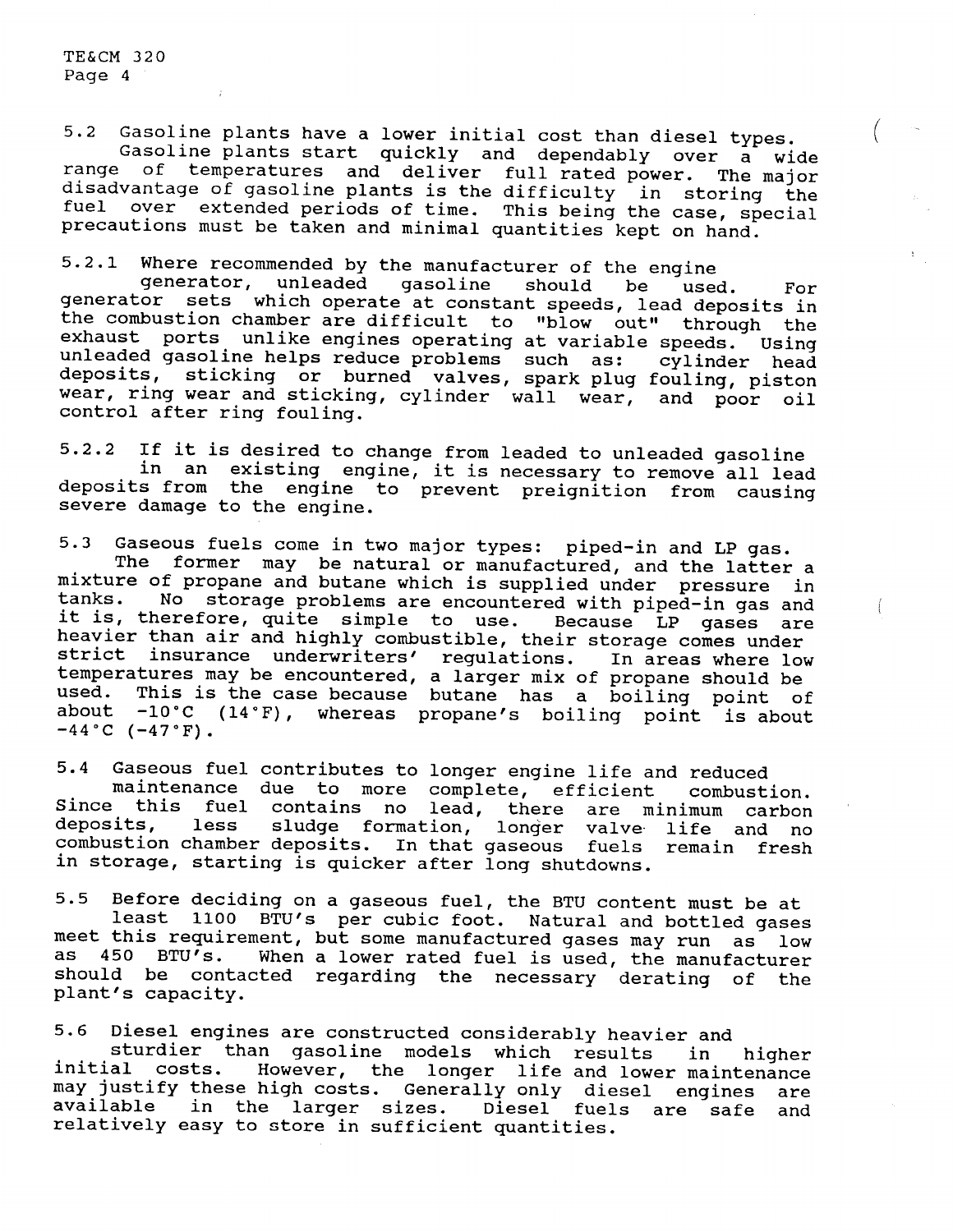5.7 Diesel fuel has a higher BTU content than gasoline.<br>consumption is considerably less and the efficien<br>savings increase with the size of the unit. Diesel fuel has a higher BTU content than gasoline. Fuel and fuel

5.8 The heavier weight construction of diesel engines plus the costs over those of gasoline engines. Diesel engines offer prompt starting, operating speeds are reached quickly, and heavy loads are handled easily.

### 6. **CAPACITIES**

*(* 

6.1 The output capacities of the air-cooled gasoline or LP gas<br>powered units range from about 1000 watts to 15,000 watts,<br>and those of water-cooled units are from 5000 watts upwards.

6.2 Air-cooled diesel powered models range in output capacity from about 3000 watts to 15,000 watts; water-cooled units from 5000 watts upwards.

6.3 Generator ratings listed by the manufacturers should be<br>considered carefully. Rating methods have not been<br>standardized; therefore, a generator rated at 15 kW, for instance, standardized, encrease, it is load except for a short time. may be dhabit to the engine horsepower rating and the generator<br>Comparison of the engine horsepower rating and the generator<br>wattage rating should show a ratio of approximately two to one, i.e., two horsepower to every kilowatt. It is also important to remember that even though a 15 kW unit rated at less than 30 horsepower may develop the full 15 kW output when new, as the unit ages and wears the output level will drop.

6.4 If the altitude of the installation is greater than the altitude of the manufacturing site, the unit should be derated about four percent per thousand feet above sea level.

#### 7. **APPLICATION**

7.1 When calculating the generator size required, at least part of<br>the central office lighting load should be included so that<br>it is possible to operate some lights and soldering equipment as<br>well as provide the power requ It is possible to operate commonly requirements for the charge weil as provide one size larger than required for the prequently, a generator one size larger than required for the<br>projected equipment drain is sufficient and can be obtained for small added cost. Providing power for air conditioning, heating and full lighting will increase the cost of a generator<br>substantially but may be desirable in some cases. Air and fuil fighting will investigable in some cases. Air substantially but may be mandatory in certain areas for certain equipment, especially for digital, stored program<br>controlled offices. If the central office equipment is located in the headquarters building, it may also be desirable to have sufficient generator capacity to operate office machines computer equipment although inverters are normally provided for this purpose.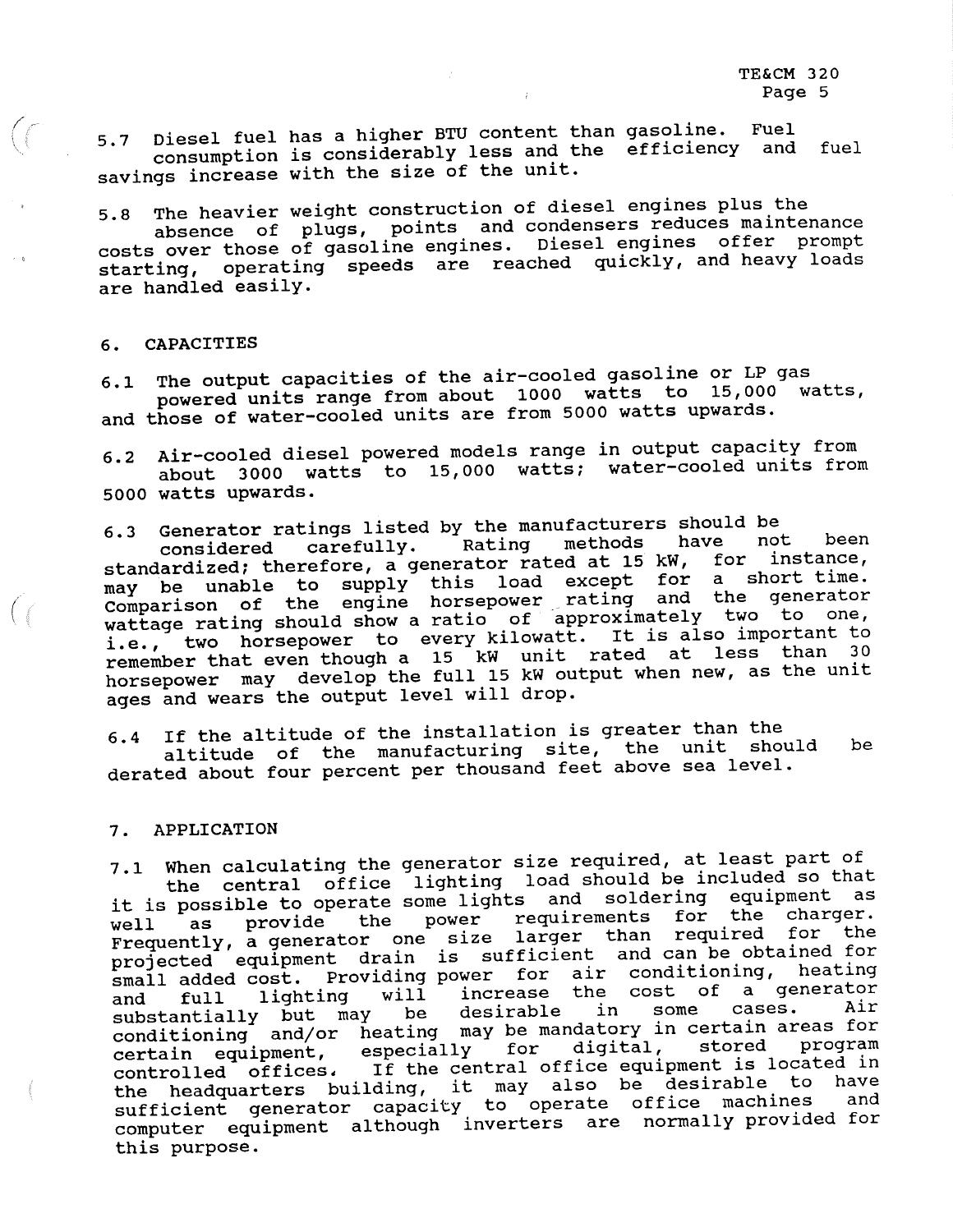7.1.1 Where long range growth and power requirements are uncertain, it is advisable to provide standby generator capacity for a shorter time period. When the load reaches this smaller unit's capacity, it could be transferred elsewhere, sold or traded in.

*(* 

A.

 $\left(\begin{array}{c} 1 \end{array}\right)$ 

7.2 If the plant is to be mounted inside the central office<br>building suitable provision must be made for the entrance of<br>cooling air and for the discharge of exhaust gases into the<br>outside air. Openings for ventilation sho the cool air to enter, be forced through the engine cooling system and exit without circulating around the room.

|  |                                       |  |  |  |  | 7.3 Some means, such as described in paragraph 9.1.5, must be    |  |  |
|--|---------------------------------------|--|--|--|--|------------------------------------------------------------------|--|--|
|  |                                       |  |  |  |  | provided to prevent voltage from being fed back onto the         |  |  |
|  |                                       |  |  |  |  | commercial power facilities to prevent accidental contact with a |  |  |
|  | live line presumed to be unenergized. |  |  |  |  |                                                                  |  |  |

7.4 Portable units are not recommended in areas where the year- round weather conditions will not permit transporting the unit between offices. When emergency power is required, it may be needed in more than one office at the same time. Under such circumstances transportable units are impractical.

### 8. **INSTALLATION**

8.1 If the central office building is to be new construction, or an addition to an existing building is proposed, it may be advantageous to install the auxiliary power plant as a part of the building contract if the plant is to be permanently mounted in a separate room of the central office building. If a separate room of the co building is used, it should be enclosed by firewalls and entrance should be from the outside of the building only.

8.2 A clean, dry, well ventilated location must be chosen for<br>placement of the auxiliary power plant. The location chosen<br>should preferably have minimum temperature variations. Location: where temperatures are unusually high should be avoided becaus inefficient cooling will result. Where temperatures fall below 1o·c (50°F), special accessories such as electric water jackets or manifold heaters will be needed to ensure dependable automatic starts. Since moisture reduces plant efficiency, the power plan must be located where rain and moisture cannot get to it. For outside installation a weather proof housing should be specified.

8.2.1 In areas where flooding is prevalent, basement locations<br>must be avoided. Rooftop installation has advantages such<br>as less noise, rapid dispersion of exhaust fumes, less likelihood of vandalism, and less snow bank problems as well as no<br>flooding. Of course, when a rooftop installation is considered. Of course, when a rooftop installation is considered. the structure must be able to support the generator weight.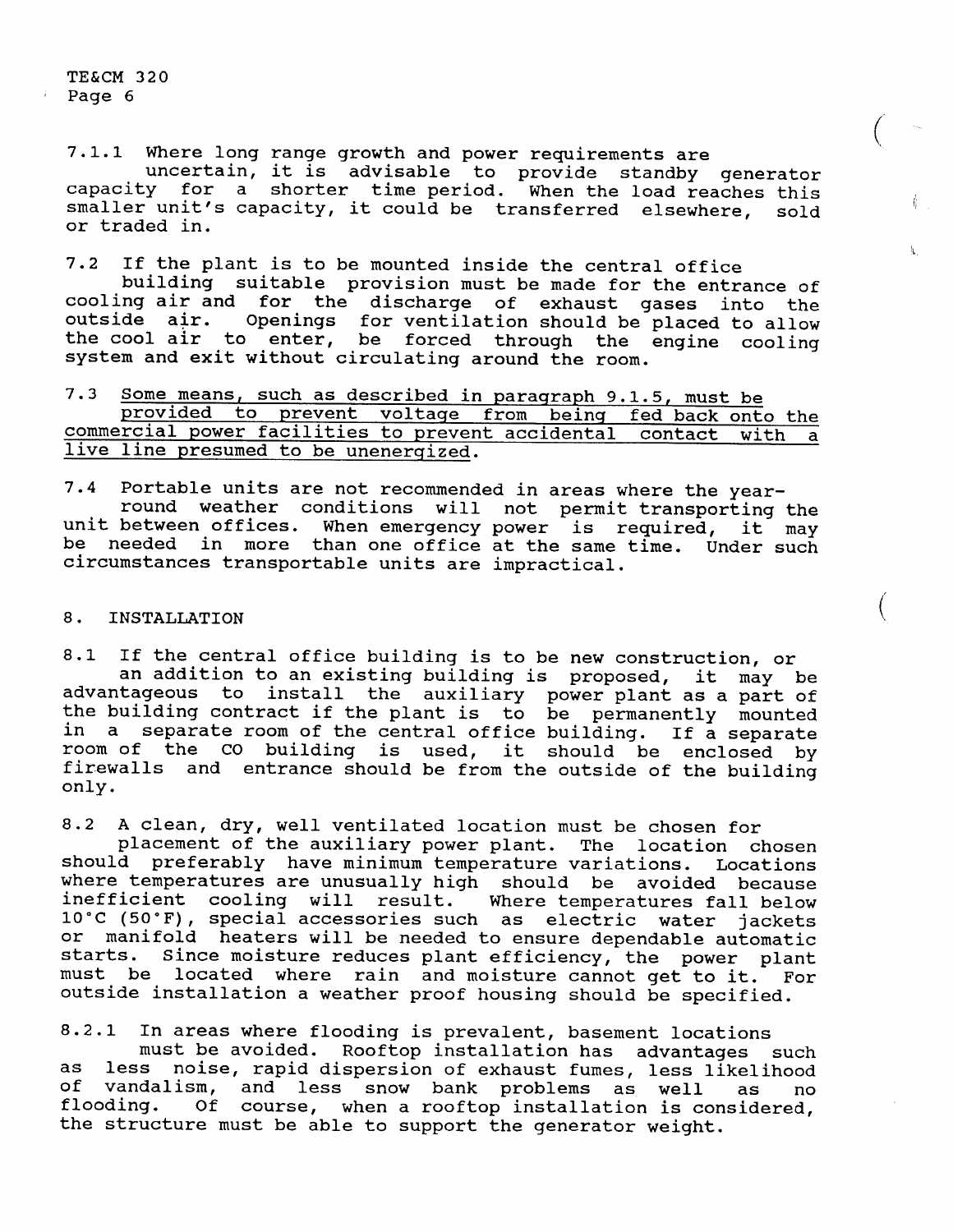8.3 Enough space should be allowed around all sides of the plant<br>for cleaning, ventilation and servicing. The position should<br>be chosen so that ducting to the inlet and outlet openings can be<br>conveniently arranged. Careful location. Building codes must also be considered.

 $\left(\left(\begin{array}{c}\right)\\ \left(1\right)\\ \left(1\right)\\ \left(1\right)\\ \left(1\right)\\ \left(1\right)\\ \left(1\right)\\ \left(1\right)\\ \left(1\right)\\ \left(1\right)\\ \left(1\right)\\ \left(1\right)\\ \left(1\right)\\ \left(1\right)\\ \left(1\right)\\ \left(1\right)\\ \left(1\right)\\ \left(1\right)\\ \left(1\right)\\ \left(1\right)\\ \left(1\right)\\ \left(1\right)\\ \left(1\right)\\ \left(1\right)\\ \left(1\right)\\ \left(1\right)\\ \left(1\right$ 

8.4 Two louvers with automatic shutters are often necessary in the space provided for the auxiliary power plant; one for air intake and the other to permit escape of the warm air created by the power plant. These openings for discharge of exhaust gases.

8.5 Mufflers are necessary in most cases to minimize exhaust noise.<br>They are especially important when the central office is<br>located in a residential area. Since a cool muffler creates<br>undesirable carbon deposits, the muff as practical to the engine.

8.6 When the installation of the ac plant is made a part of the<br>building contract, the plans should include provisions for a<br>fuel line and for a control box to permit transfer features.<br>Mounting needs, including facilities engineer. Vibration damping should also be provided.

8.7 Smaller units, 10 kW or less, should be installed on a concrete<br>foundation equipped with anchor bolts. In some cases, steel<br>beam sections will make a satisfactory base. For large plants,<br>which are equipped with steel s that the floor will support the weight of the plant.

8.8 Regardless of the type of unit considered, the suppliers of auxiliary power plants should be contacted and their help solicited in determining installation requirements. Most suppliers provide sample specifications for each size plant and each provide<br>forms that, when completed, list all information required for the purchase of an adequate standby plant. The local representatives<br>of the suppliers can lend assistance in determining plant of the suppliers can lend requirements.

8.9 When not made part of a building contract, standby power plants<br>should be purchased under a separate contract, REA Form 773.<br>In cases where the supplier of the power plant has an installation<br>force, it may be more conv installation and testing of the plant.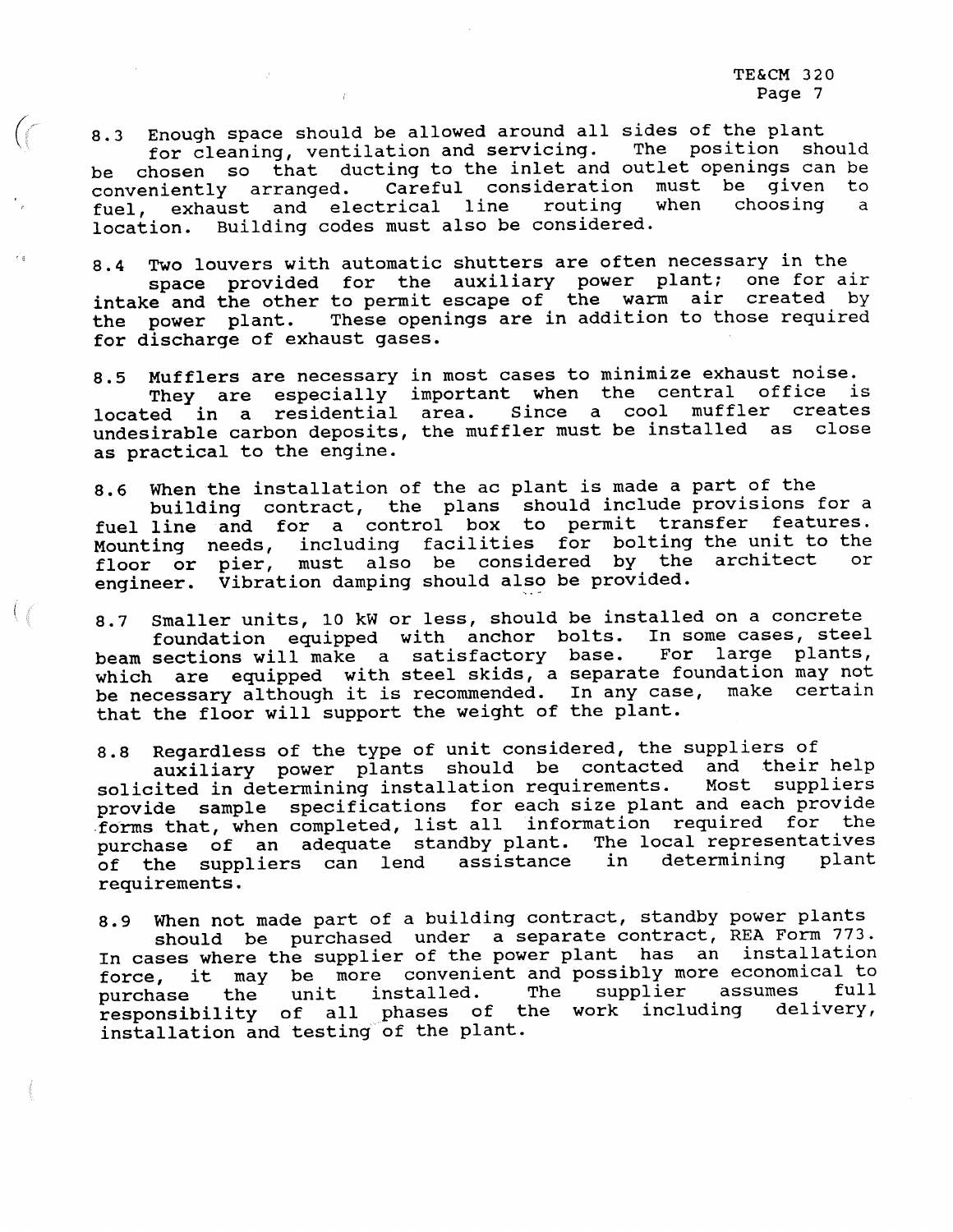9. GENERAL SPECIFICATIONS

9.1 Regardless of the size of the plant or the type of fuel used to power the plant, the following general specifications should apply as a minimum:

 $\left( \begin{array}{c} 1 \ 1 \end{array} \right)$ 

 $\left($ 

9.1.1 The prime mover should deliver at least two horsepower at the rated governed revolutions per minute (RPM) for each kilowatt of the generator's full output rating.

9.1.2 The prime mover's ignition system and associated electrical equipment should be equipped with adequate shielding against radio frequency interference.

9.1.3 Adequate speed regulation should be provided to maintain output voltage under no load. The frequency under full rated load should be kept within 3 Hz of the no load frequency.

9.1.4 It should be possible to vary the output voltage five percent from the rated voltage under full load, regardless of generator speed.

9.1.5 An automatic switchover panel should be provided for an automatic transfer switch with a fail safe feature to prevent voltage from being.fed back onto the line. This transfer switch must be listed by Underwriter's Laboratories, or some other organization that meets the definition of "Listing" found in Article 100 of the National Electrical Code, ANSI/NFPA 70.

9.1.6 Cold start generators should be under the protection of a<br>timer to prevent starting of the prime mover for at least<br>five seconds after failure of commercial power. This delay should<br>be adjusted to suit the commercial be adjusted to suit the commercial power characteristics. In offices where volatile memories are used, special uninterruptible inverters may be needed to apply continuous power to these items.

9.1.7 Batteries for starting the prime mover of cold start

generators should be the "dry charged" type placed under trickle charge after installation. The trickle charger should be regulated to vary the charging current over the required range to provide a full charge without overcharging.

## 10. RECOMMENDED FEATURES

10.1 All of the engine-driven generators presently available have price of the generator. These features vary with different manufacturers and with models as well as capacity and the type of<br>fuel required. Which ontions to include will be determined in required. Which options to include will be determined by each specific application, but in most cases the plants should be equipped with the following features: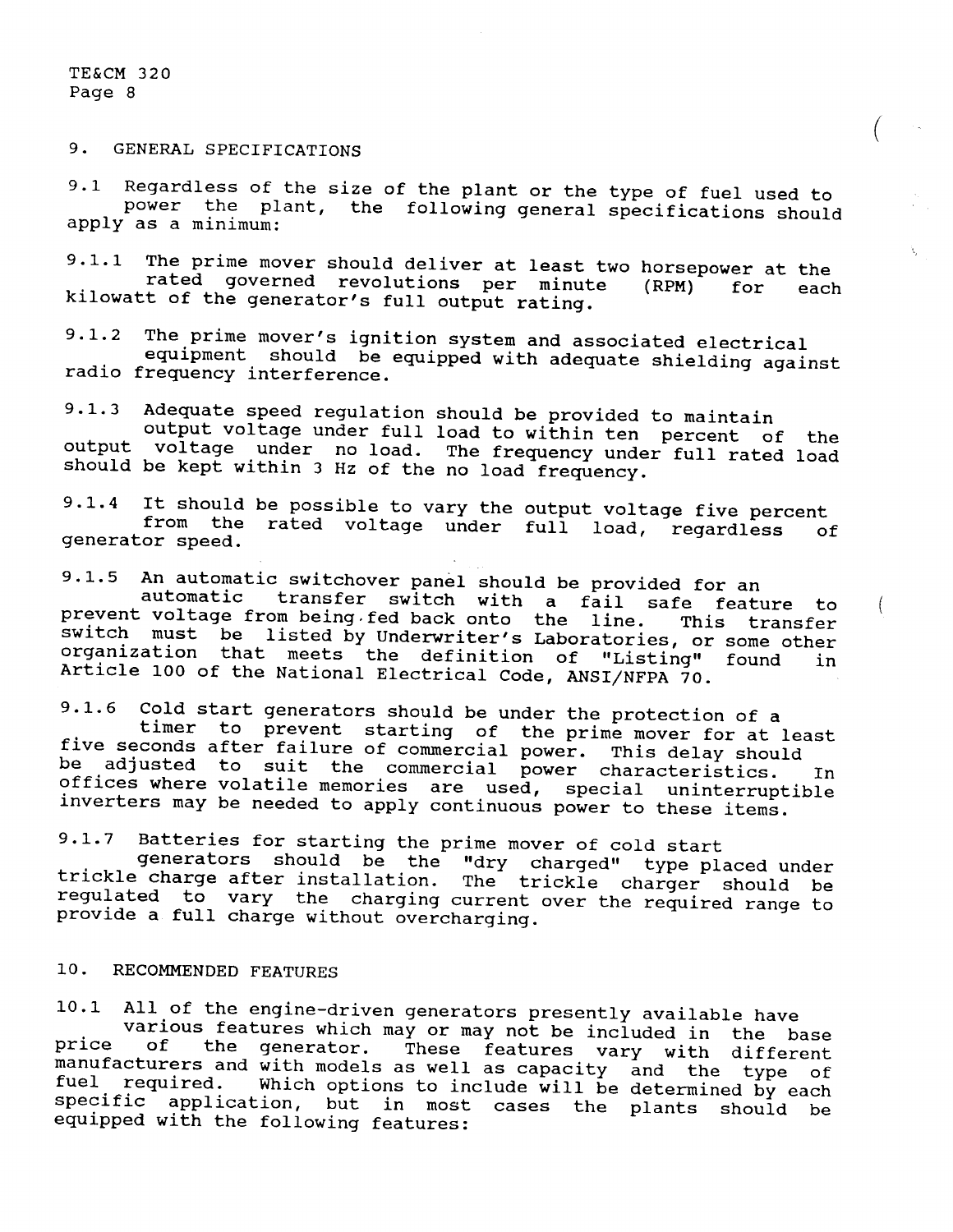10.1.1 <u>Load Transfer</u> - Since the power plant is used for emergency power, this control is needed to automatically start the plant when the commercial power fails. Load transfer controls can also be used to ensure that th also be used to ensure that the plant runs for at least 15 minutes once started. This assures that it reaches operating temperature, evaporates moisture from the oil, etc. The cost of this control is largely dependent upon the size of the plant and<br>added optional equipment desired, such as a time exerciser and/or added optional equipment desired, such as a time exerciser time delay relays, etc. These load transfer switches should have the safest arrangement of controls possible and all live contacts<br>should be out of reach of unauthorized telephone company should be out of reach of unauthorized telephone company personnel. In any case, they must be listed by Underwriter's Laboratories or some other organization that meets the definition of "Listing" found in Article 100 of the National Electrical Code, ANSI/NFPA 70 and kept locked and access given to authorized personnel only.

 $1/2$ 

10.1.2 Time Exercisers - This option is part of the load transfer equipment and causes the unit to start automatically at timed intervals, run for a short time and then shut off. It is necessary in unattended exchanges to ensure that the emergency <sup>p</sup>lant will start. This equipment should be set to operate at least once a week for at least 30 minutes running time. Exercising should be done under full load to lubricate internal parts, remove moisture, assure proper starting, keep fresh fuel in the carburetor, bring the engine to operating temperature and recharge the battery. Long periods of no load operation can cause cylinder wall glazing and poor ring seating and attendant high oil consumption. However, the generator should not take over the load until it has reached running speed.

10.1.3 Time Delay Relay - This relay prevents the plant from<br>transferring to the load for outages lasting only a moment<br>or two. (See paragraph 9.1.6). Conversely, it also prevents the unit from retransferring immediately when the commercial power is restored in case the restoration should be momentary. Returning power often fluctuates for several minutes before returning to its nominal value. The central office should not be returned to commercial power until these fluctuations have ceased. It is recommended that a 15-minute delay be used. If the time it takes for these fluctuations to steady is known, a shorter delay may be used.

10.1.4 Frequency Meter - This meter is used to monitor the output<br>of the plant to determine that the 60 Hz output does not vary more than plus or minus 1.5 Hz.

10.1.5 Alarms - In the event that the plant fails to start, either<br>during the period selected by the exerciser or as a result<br>of a commercial failure, a means of transmitting an alarm to an<br>attended office must be a part o attended office must be a part of the system. accomplished by an applique circuit that connects to the existing central office alarm circuitry. Alarms can also be used to indicate low oil pressure, high temperature, low fuel level, etc.